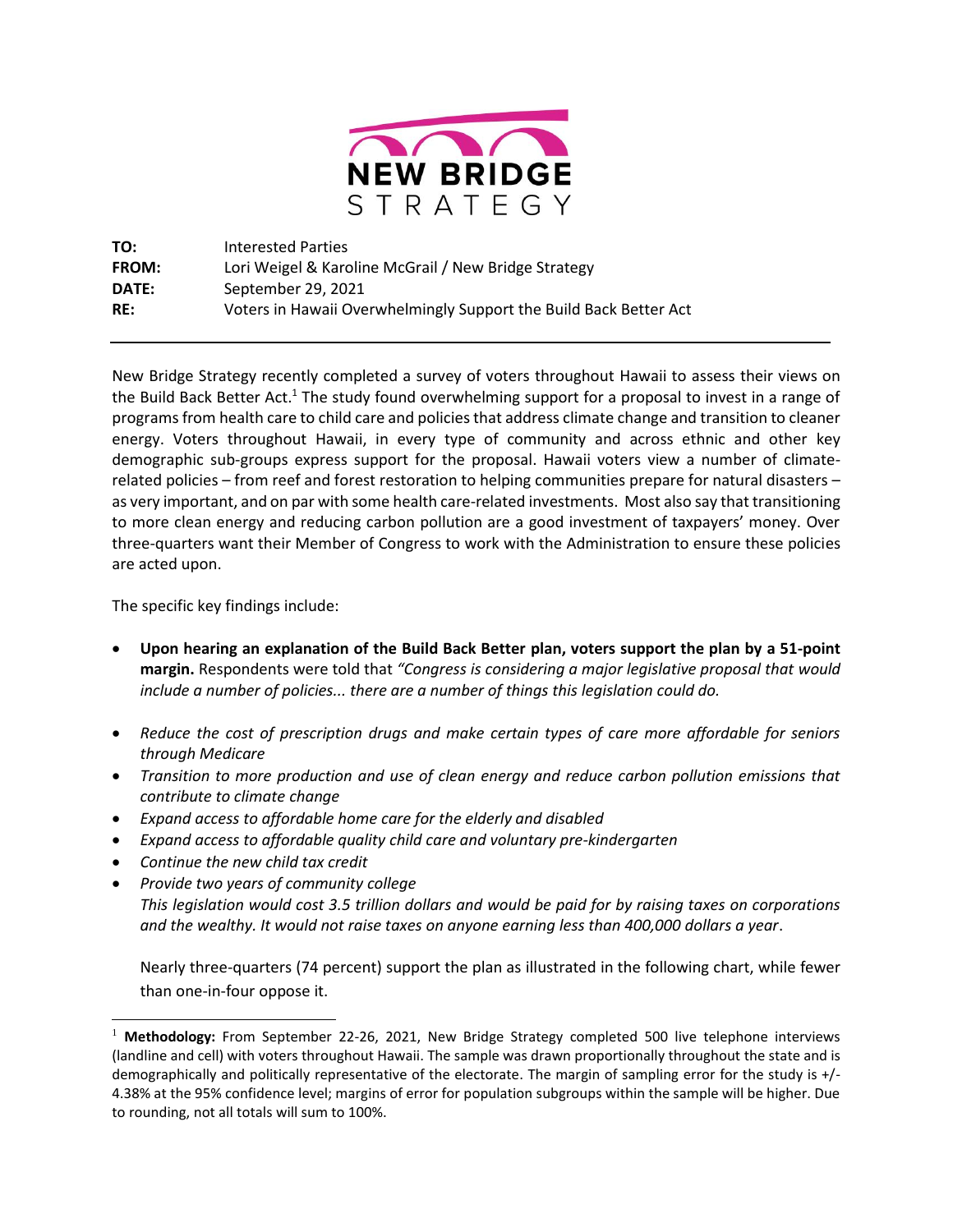

Support extends across nearly all key demographic and geographic sub-groups:

- 67% of men and 82% of women;
- 95% of Democrats, 41% of Republicans, and 55% of Independents;
- 85% of those under 35, 76% of those 35-44 years of age, 73% of those 45-54 years of age, 76% of those 55-64 years of age, and 60% of seniors;
- 76% in the 1<sup>st</sup> Congressional District and 73% in the  $2<sup>nd</sup>$  Congressional District;
- 74% in Honolulu County and 76% in Hawaii County; and,
- 71% of white voters, 77% of those who are at least part Hawaiian, 86% of Filipino and 83% of Japanese voters.
- **Similarly, more than three-quarters of voters say they want their Member of Congress to support the Build Back Better plan.** After hearing more about the proposal, 77 percent of voters say they would want their Member of Congress to support the plan. Notably, support continues to be overwhelming among key swing sub-groups such as moderates (80 percent), moms (86 percent) and suburban voters (76 percent) who all want their congressman to support the plan. Only 21 percent overall say they want their Member of Congress to oppose the plan.
- **Hawaii voters view a number of climate-related policies – from reef and forest restoration to helping communities prepare for natural disasters – as very important, and on par with some health care-related investments.** We told respondents about twelve items that could potentially be funded by the Build Back Better plan and asked them to indicate how important it is to them that funds be dedicated to that purpose – extremely important, very important, somewhat important or simply not important. As the next graph shows, nearly three-quarters final each one to be at least somewhat important but the top-tier is dominated by health care and many climate-related provisions.